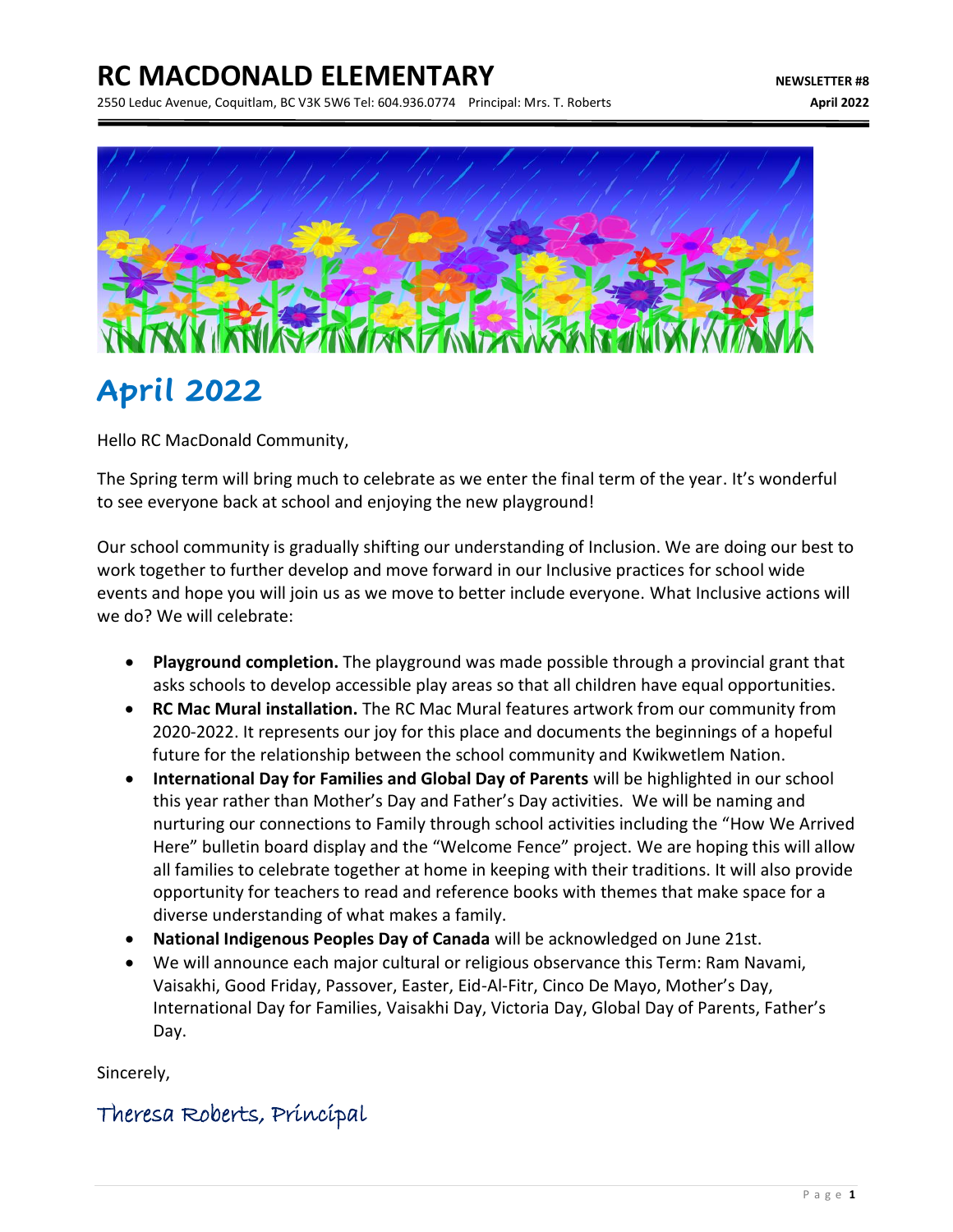#### **Lunches & Treat Sales**

We will send out the list of Treat Sales and Hot Lunches in the RC Mac Reminders as soon as the ordering page is open.

- Order [MunchaLunch](https://munchalunch.com/login.aspx) (Fridays)
- Order **Lunch Lady** (Wednesdays)

The RC MacDonald PAC is very excited to be able to offer hot lunches and treat days. The ordering deadline is usually midnight of the Saturday before the lunch/treat day. To set up or reactivate your Munch a Lunch account please use the appropriate link below.

- **NEW parents can register here:** <https://munchalunch.com/schools/rcmacdonald>
- **RETURNING parents can go directly to the login page:** <https://munchalunch.com/login>

#### **PAC Read-A-Thon Fundraiser**

All students will receive a take home handout for the PAC Readathon. We hope everyone is able to participate again this year. It's win, win, win! Read more, win prizes, and fundraise for the school.

#### **Return It! Proceeds go to Kilometer Club**

Consider donating your bottle refunds to the school. RC MacDonald Elementary as a Return It account. Please use the school phone number at any Encorp Pacific Depot and your refund amount will be allocated to the school. This year we are using any funds collected towards the cost of purchasing tokens and chains for the Kilometer Club. Our goal is to raise \$500 over the entire school year.

#### **Class building**

As we begin to approach the end of the year, planning for next year is starting. Planning and building classes are very comprehensive activities and something we spend a lot of time on at RC MacDonald. We will begin with teachers individually looking at all students learning needs and peer relationships. Once this process is completed, we begin to look at building classes with respect to balancing learning and social-emotional needs and doing our best for each of our students and taking into consideration the rules for class size and composition. If there are specific learning or peer issues that you would like the school to know of, please feel free to write or email Mrs. Roberts a letter and she will include it as a part of the deliberations into our class building process**. Specific teacher requests will not be considered in our class building.** 

#### **Student Learning Survey**

The Provincial Student Learning Survey is unique in its scope, size and usefulness to schools. It gathers information from parents, teachers, and students on topics related to school environment, safety, and achievement. The information is used for planning in individual schools and provides a district and provincial perspective.

The surveys contain standard questions for the Province – in addition, questions from the school and/or district that focus on local conditions or issues may be included. The survey can be completed electronically and can be accessed on the Internet at [http://www.bced.gov.bc.ca/sat\\_survey.](http://www.bced.gov.bc.ca/sat_survey) The e-survey site will be open until April 29<sup>th</sup>.

**Summer Learning 2022 -** See the RC Mac website or click on the link for some information on great [Summer Learning](file:///C:/Users/slatulippe/Downloads/Summer%20Learning%202022.pdf) opportunities for Elementary Students.